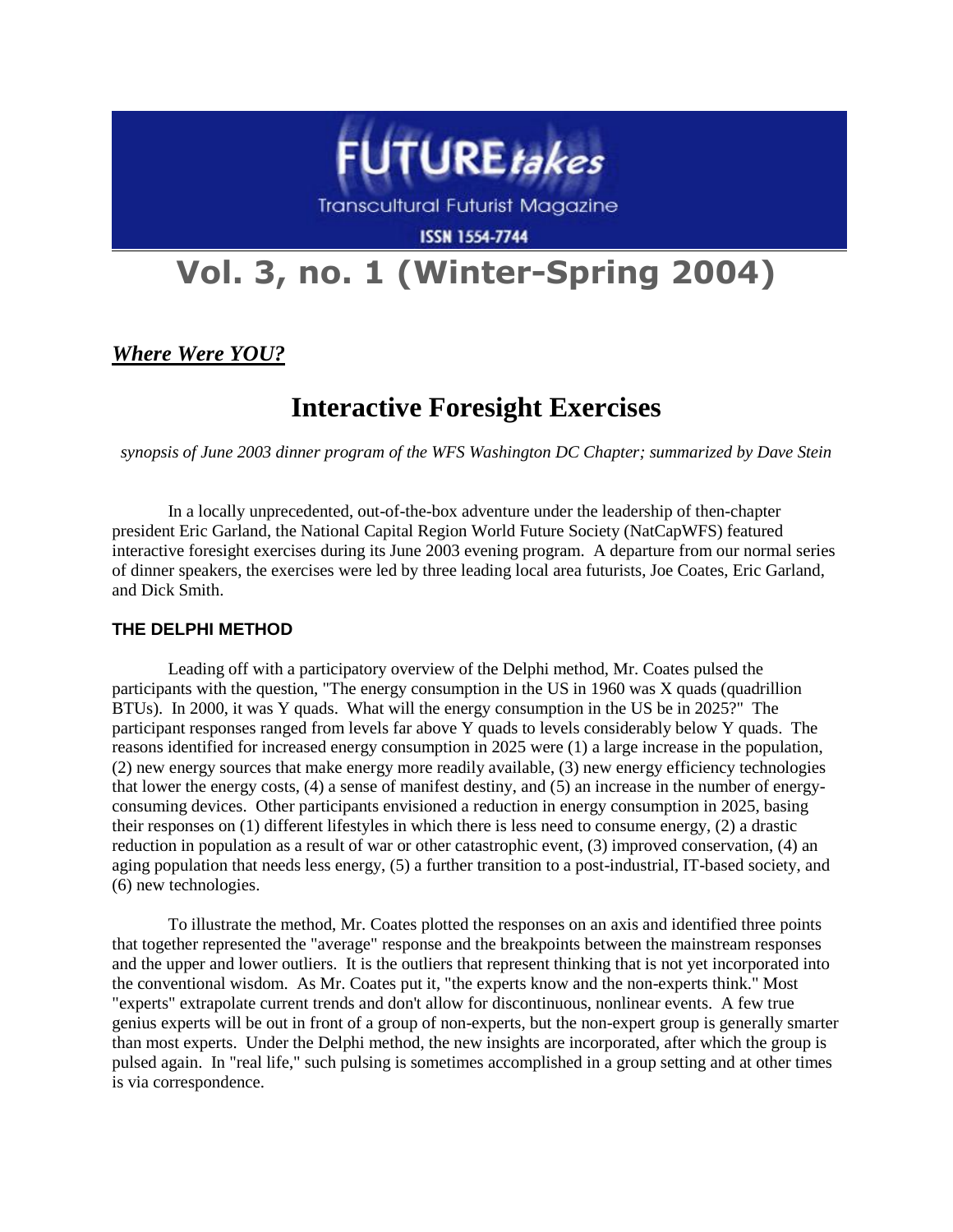As the exercise masterfully illustrated, Mr. Coates was quick to point out that the Delphi method does not provide "the answer" but instead indicates the specific studies that are needed for further information. Noting that a group with a shared base of knowledge will sometimes converge rapidly on an answer, Mr. Coates indicated that such convergence is not the primary objective of the method, nor is it necessarily desirable.

Variations on the theme include questions such as "In what year will [an event] happen?" or "How important is each of these factors on a 1-10 scale?"

To baseline or calibrate the group of participants, "almanac" or surrogate questions (for which the answer is already known) are sometimes used. For example, suppose the real question involves the level of cotton production in Alabama in 2015. Surrogate questions, based on the known trends leading to the level of cotton production there in 1940, can be presented to the group before they turn to the question of interest.

#### **WHEELING AND WHEELING**

The next exercise, spearheaded by Eric Garland, was the futures wheel, another technique often used by professional futurists. It is helpful to start with a template that consists of several irregularlyspaced circles on a single sheet. The technique involves identifying an event and writing it in a circle near the center of the page. Then, one asks what will result from the event. These primary consequences are placed in the circles that immediately surround the event circle. These consequences, in turn, nucleate ideas on secondary and tertiary implications, which are placed in circles progressively more distant from the event circle. The pre-exercise example, an event in the past, was the advent of the automobile as the preferred means of transportation. The primary consequences identified were (1) more privacy and freedom for teenagers, (2) the decline of the extended family, and (3) new living and working patterns – specifically, the freedom to live in one place and work at another. The decline of the extended family, in turn, led to (2a) the loss of intergenerational wisdom at home and (2b) the rise of long-term care facilities. At the same time, the freedom to live in one place and work at another ultimately led to lengthy commutes that resulted in a loss of leisure time and with it, a new *de facto* slavery. *[Author's note: In addition, it prolonged the absences of parents from homes, in turn adversely impacting family life (and possibly divorce rates, juvenile crime, and juvenile drug use). Furthermore, let's not forget the impact on the ability to maintain a balanced lifestyle with adequate rest, exercise, nutrition, and family/leisure time – and how does this impact health care costs?]*

For the exercise, the participants were divided into groups. One group's event was a biological attack in Ireland, resulting in 400 deaths. The possible "fallout" included (1) a stock market crash, (2) an impact on the travel industry, (3) calls for more surveillance, (4) a revitalization of the IRA, (5) increased church attendance, (6) an increase in charitable contributions from Irish people in other parts of the world, (7) new Irish folk songs, (8) the fall of the Irish government, (9) an Irish government request to the United Kingdom government to share more intelligence, (10) an increased flow of refugees to Northern Ireland, (11) new travel restrictions, and (12) an overload of hospital facilities. A stock market crash might well precipitate a general economic downturn. In the case of the travel industry, the secondary consequences might be (2a) an initial worldwide industry decline, which itself might lead to a general economic downturn as a tertiary consequence, followed by (2b) a rebound in which travelers prefer other destinations over Ireland. The calls for more surveillance might (3a) adversely impact privacy, (3b) precipitate a shifting of budget priorities within various governments, and (3c) result in higher security for biological laboratories. Increased church attendance might conceivably lead to a reduction in divorce rates in Ireland. If the UK does not oblige Ireland's request for intelligence sharing, tensions between the two countries might increase. Tensions might likewise be exacerbated by a refugee problem. Increased travel restrictions might themselves give rise to a general economic downturn. Finally, an overloading of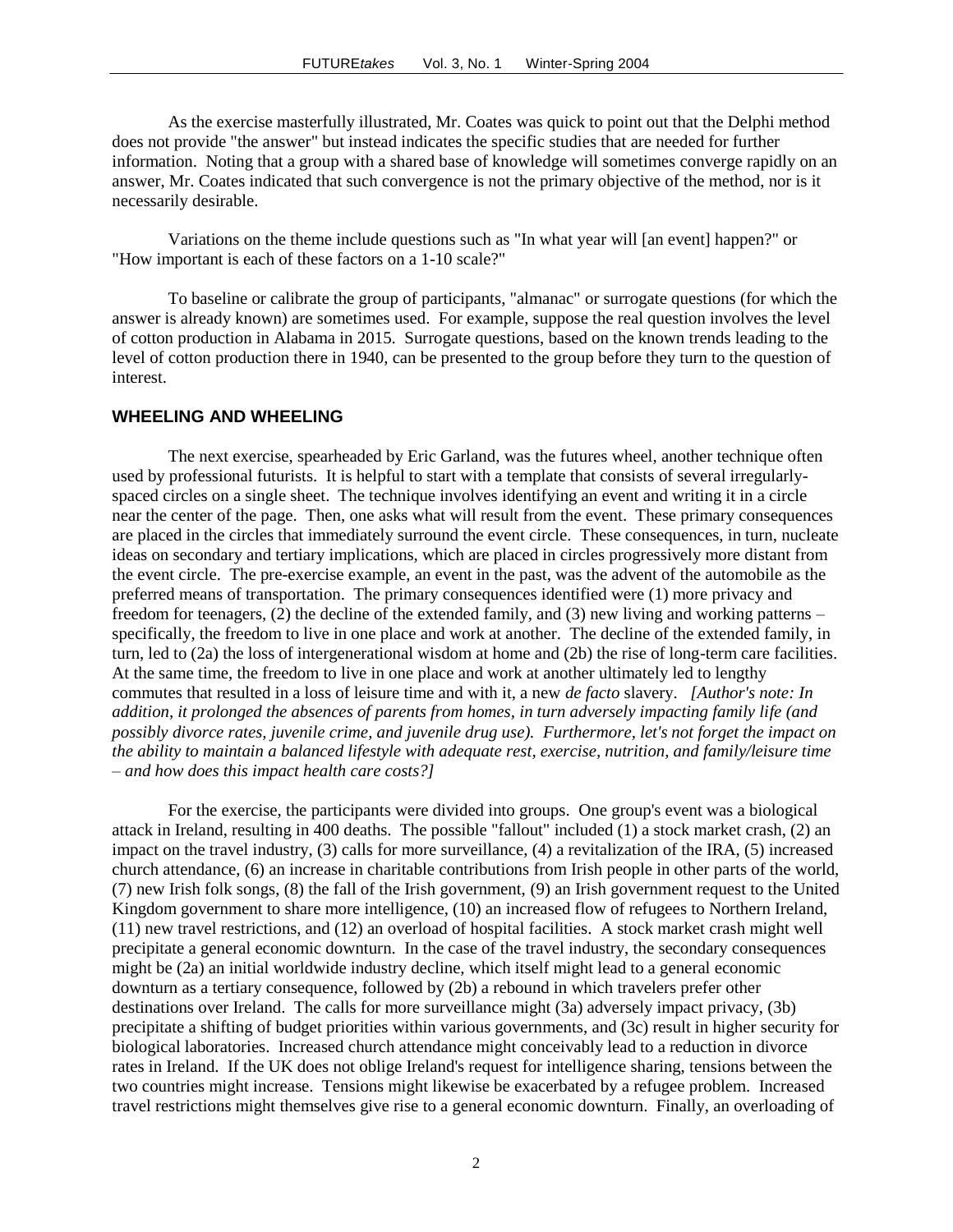the hospital facilities by those who later die or by those that survive but become very ill might increase the health risks to other patients.

The second group considered an event of a substantially different nature, specifically, the growth of the Chinese middle class to a size that eclipsed the US middle class. The primary consequences identified were (1) a change in the diets of China's citizens, (2) increased mobility among China's citizens, (3) a growth of democracy in China, (4) an increase in the number of entrepreneurs in China, and (5) increased demand for and consumption of world resources. In turn, the envisioned secondary consequences of the diet change included (1a) new markets for US agribusiness and (1b) health implications of fast food diets (if such diets represented the direction of change), possibly extending to new leading causes of mortality in China.

The third group considered the discovery of a cure for AIDS. They envisioned primary consequences that were not only diverse but also contradictory in some cases (and contradictory consequences are permitted and even encouraged!). These primary consequences included (1) an increase in the African population as more people live normal lifespans, (2) a decrease in the African population as priorities shift away from having large families, (3) the development of cures for other diseases, (4) a new leading cause of mortality in regions where AIDS had been prevalent, (5) more investment by African nations in education as more resources were freed up, (6) impact on the women's movement and sexual freedom, and (7) favorable or unfavorable impacts on the pharmaceutical companies, depending on whether they discover the cure or whether biotech companies do so.

A fourth group considered the retirement of the baby boomers. The primary consequences included (1) new ways of self-enjoyment and self-actualization and (2) new types of housing and new ways to build it. Still another group looked at a hypothetical increase in the inner city populations coupled with a corresponding decrease in the suburban populations. The primary consequences were (1) a downturn in car sales, (2) an increase in mass transit, (3) restoration of old buildings (a secondary consequence of which might be a shot-in-the-arm to the construction industry), (4) an increase in community spirit, and (5) a plummeting of suburban values (leading to the secondary consequence of mass bankruptcies).

#### **BRILLIANT IDEAS!**

At this point, with the participants' minds already stretched, Dick Smith took the stage to enlighten them on a third futurist methodology, ideation. In ideation, future worlds are built by mixing and matching disparate trends, and these worlds become the backdrops for strategic planning and analyses. This particular exercise had a commercial focus, in that each group of participants was asked to hypothesize one or more new products that would have a large market in whichever "brave new world" was presented to them.

The trends left over from the futures wheel exercise gave the participants one leg up in creating the future worlds for the ideation exercise, as it was these trends that were mixed and matched. World 1 was characterized by increased democracy, more community spirit, less privacy, and new ways of physical enjoyment. The descriptors for World 2 were increased mass transit, increased attendance at religious activities (church, synagogue, mosque, temple, etc.), and an increasing pervasiveness of the North American fast food lifestyle and diet worldwide. You get the idea.

The new commercial products and services hypothesized for World 1 included (a) voting machines that make public who votes and who doesn't, (b) a free community co-ed spa membership for citizens who vote, (c) a community clothing line, and (d) an herbal pill that make one feel good in what ever manner he or she wants to imagine. World 2 markets might include (a) increased mass transit to